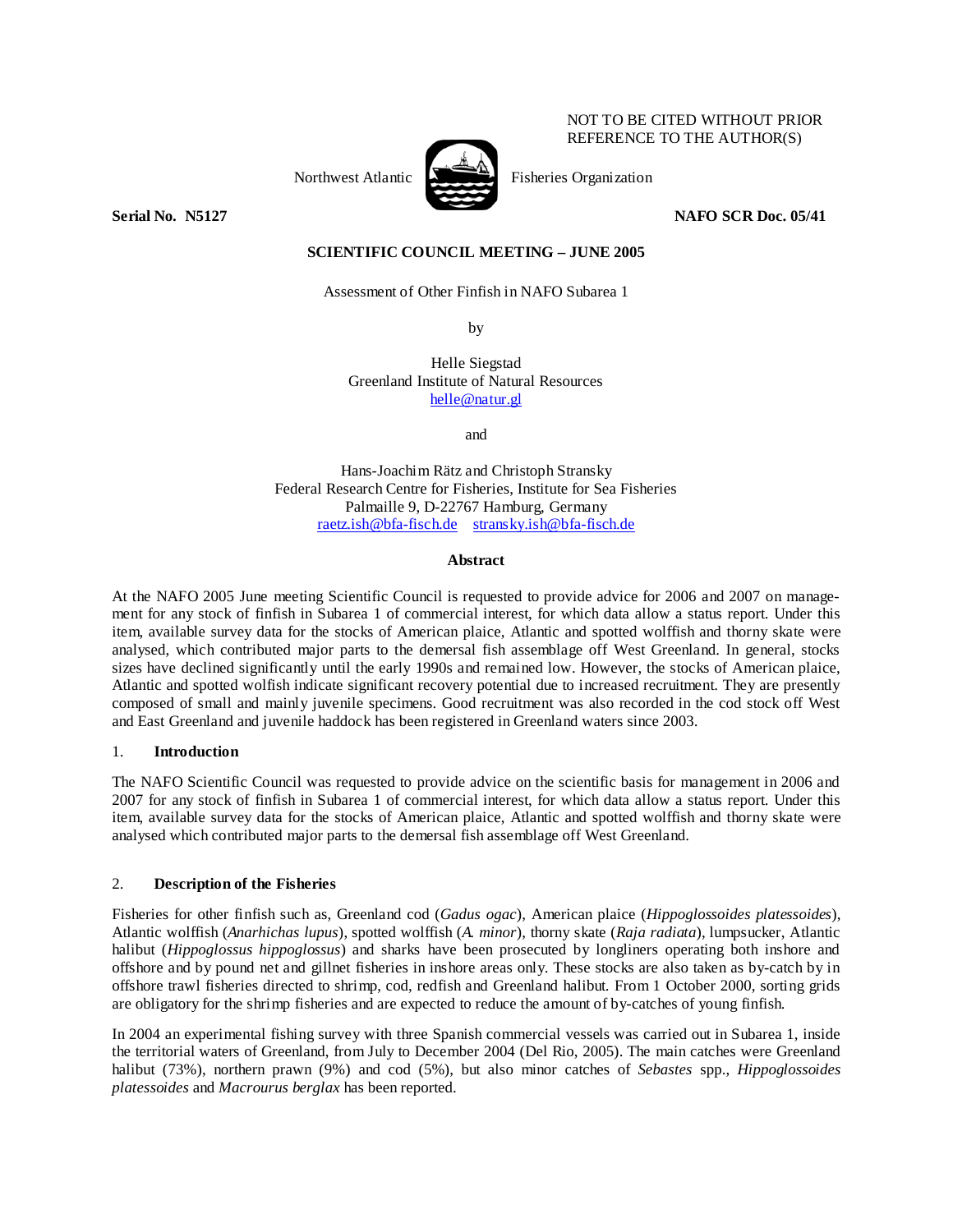For the period 1995-2004, catches are listed in Table 1. The values were adopted from the Denmark/Greenland and Spanish research report (Siegstad, 2005, Gonzalez, 2005). Estimated catches of other finfish in 2003 and 2004 amounted to around 10 000 tons, representing an increase of about 2 000 tons compared to the 2002 catch. This was mainly caused by an increase in catch of lumpfish from 5 800 tons in 2002 to around 8 000 tons in both 2003 and 2004. Catches of wolffish also showed a minor increased from the 2002 level at 120 tons to 400 tons in 2003, and 330 tons in 2004. Atlantic halibut catches decrease from 45 tons in 1999 to less than 1 tons since 2001.

The catch figures do not include the weight of fish discarded by the trawl fisheries directed to shrimp.

## 3. **Assessment**

Due to a lack of adequate commercial data no analytical assessment could be formulated. Therefore, the assessment was based on survey indices.

### 4.1. **Input Data**

### 4.1.1. **Commercial fishery data**

The Spanish experimental fishery in NAFO Subarea 1 caught 5.4 tons American plaice (*Hippoglossoides platessoides*) (Del Rio *et al*., 2005). Length composition for American plaice showed that catches was dominated by small fish, less than 20 cm. No data on CPUE of catches of other finfish were available. No quantitative information on the amount of juvenile fish in the by-catches of the shrimp fishery was available.

### 4.1.2. **Survey data**

*EU-German groundfish survey*. Annual abundance and biomass indices were derived from stratified-random bottom trawl surveys commencing in 1982 (Rätz and Stransky, 2005). These surveys covered the areas from the 3-mile limit to the 400 m isobath of Div. 1B to 1F, and were primarily designed for cod as target species. In general, all stocks sizes have declined significantly until the early 1990s and remained low (Fig. 1-5). However, the stocks of American plaice, Atlantic and spotted wolfish indicate significant recovery potential due to increased recruitment. They are presently composed of small and mainly juvenile specimens.

*Greenland-Japan and Greenland groundfish surveys*. During 1987-95, cooperative trawl surveys directed to Greenland halibut and roundnose grenadier have been conducted on the continental slope in Div. 1A-1D at depths between 400 and 1 500 m. This Greenland-Japan deep-water survey was discontinued in 1996. From 1997, a Greenland survey was initiated with another vessel and changed gear (Jørgensen, 2005). In 1999, estimates of biomass indices for American plaice were very low and amounted to 135 tons. Very few American plaice has been recorded in the survey since 1999. Therefore, no biomass estimated is available from this survey.

*Greenland groundfish/shrimp survey*. Since 1988, a shrimp survey was conducted by Greenland covering the Div. 1A to 1F down to 600 m depth (Stor-Poulsen and Jørgensen, 2005). Due to changes in survey strategy and sampling of fish, determinations of abundance and biomass indices and length composition were considered comparable since 1992. Abundance and biomass indices of American plaice, Atlantic wolffish, spotted wolffish and thorny skate were very low (Fig. 1-5). All stocks mentioned were dominated by juveniles as derived from length measurements.

### 4.2. **State of the stocks**

Abundance and biomass of American plaice *Hippoglossoides platessoides* has been significantly reduced since the early 1990s (Fig. 1). The recently increased stock is predominantly composed of small fish below 20 cm, which is evidence in both the EU-German and Greenland survey. The catchability of flatfish by the survey gear is considered poor but the time series seems to represent the stock development. Consequently, the abundant juveniles imply a certain recovery potential.

American plaice SSB was derived from German length disaggregated abundance indices to which a length-maturity ogive was applied (Lloret, 1997). During 1982-91, the SSB decreased continuously and remained low until 2002 (Fig. 2). SSB increased in 2003 and 2004, but is still considered to be at low level compared to the early and mid-1980s. Recruitment is presented as abundance of small fish 15-20 cm representing age group 5 and indicates an increase above the average level in 2003 and 2004. The recruitment-SSB plot (Fig. 3) indicates good recruitment despite of at low SSB, which can be the result of improved environmental conditions.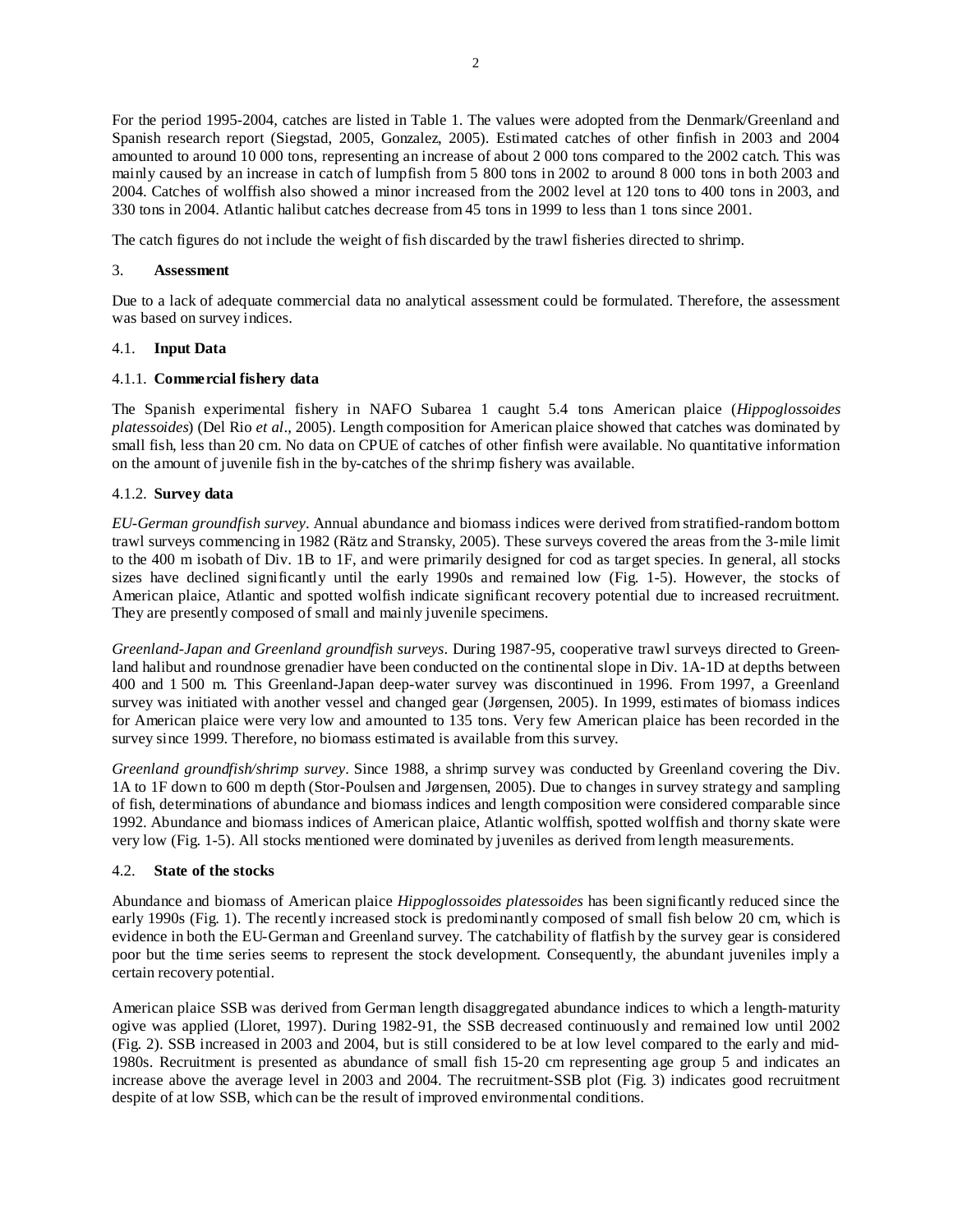Atlantic wolfish *Anarhichas lupus* shows a continuous decrease in survey biomass estimates until 2002, since then a minor increase is observed (Fig. 1). The stock is mainly composed of small fish below 30 cm. The abundant recruiting sizes below 30 cm imply a certain recovery potential.

The estimation of Atlantic wolfish SSB and recruitment was performed in the same manner as for American plaice, i.e. using a length-maturity ogive and fish of 15-20 cm representing 3 year old recruits (Möller and Rätz, 1998). Since 1982, the SSB decreased drastically and remains severely depleted since the early 1990s (Fig. 4). In contrast, until 1994 recruitment increased almost continuously. Recruitment was at a very low level in 1995, increased again in the late 1990s, although it varied considerably. Recruitment in 2004 increased again to the 1995-1996 levels. However, abundant recruits has still not contribute significantly to the SSB (Fig. 5).

Biomass indices for spotted wolffish derived from the German groundfish survey and the Greenland shrimp/groundfish survey, show a weak increase since 2000 (Fig. 1). The German groundfish survey biomass indices for thorny skate show a decrease since 2000, but data derived from the Greenland shrimp/groundfish survey fluctuated without trend since 1995.

For thorny *Raja radiata* skate the German groundfish survey biomass indices show a decrease since 2000, but data derived from the Greenland shrimp/groundfish survey fluctuated without trend since 1995 (Fig.1). The size composition is dominated by small fish below 25 cm body length.

In general, stocks sizes have declined significantly until the early 1990s and remained low. However, the stocks of American plaice, Atlantic and spotted wolfish indicate significant recovery potential due to increased recruitment. They are presently composed of small and mainly juvenile specimens. Good recruitment was also recorded in the cod stock off West and East Greenland (ICES CM, 2005) and juvenile haddock occurred in Greenland waters (Stein, 2004, M. Storr Poulsen, 2005).

### 4.3. **Assessment results**

In general, stocks sizes have declined significantly until the early 1990s and remained low. However, the stocks of American plaice, Atlantic and spotted wolfish indicate significant recovery potential due to increased recruitment. They are presently composed of small and mainly juvenile specimens.

Based on the above it can be concluded that the status of these stocks remains depleted. Taking the poor stock status of American plaice, Atlantic wolffish, spotted wolffish and thorny skate into account; even low amounts of fish taken and discarded by the shrimp fishery might be sufficient to retard the recovery potential of these stocks. The continued failure of the recruits to rebuild the spawning stocks indicates high mortality rates in excess of the sustainable level. The probability of stock recovery would be enhanced by minimising the by-catch of finfish in SA1 to the lowest possible level. The application of obligatory sorting grids since 1 October 2000 should help to reduce these by-catches.

### 4.4. **Reference points**

Due to a lack of appropriate data, STACFIS was unable to propose any limit or buffer reference points for fishing mortality or spawning stock biomass for American plaice, Atlantic wolffish, spotted wolffish and thorny skate in Subarea 1. Nevertheless, the recently depleted spawning stocks as derived from survey results are considered far below appropriate levels of *Blim*.

#### **References**

Del Rio, J. L., C. Gonzalez, A. Gago, and F. Gonsalez. 2005. Results of the 2004 Spanish Experimental Fishing in NAFO Subarea 1. NAFO SCR Doc. 05/33, Ser. No. N5104, 9 p.

Jørgensen, O. A. 2005. Survey for Greenland Halibut in NAFO Divisions 1C-1D, 2004. NAFO SCR Doc. 05/13, Ser. No. N5092, 26 p.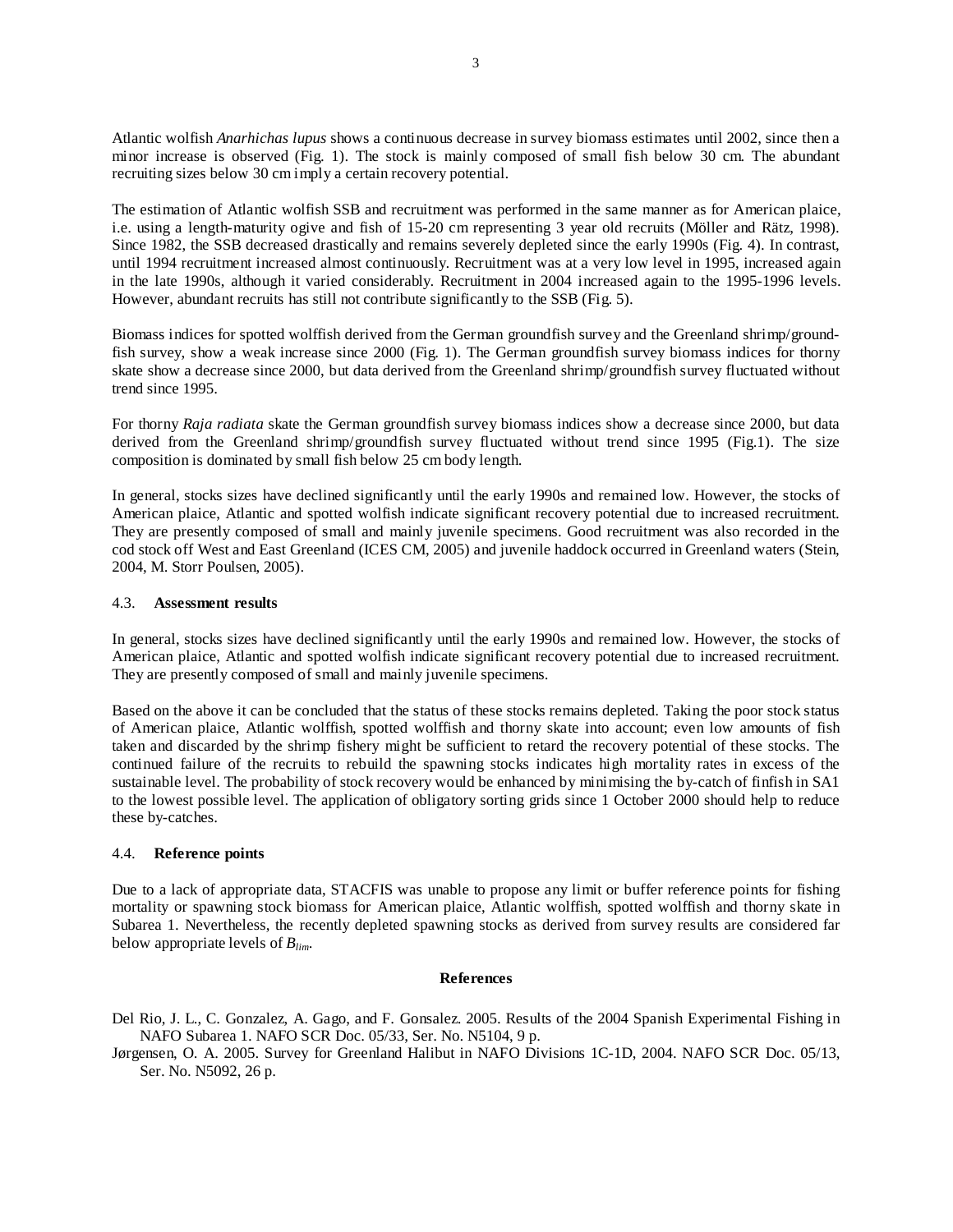- Rätz, H.-J., and C. Stransky. 2005. Stock abundance Indices and Length Compositions of Demersal redfish and other finfish in NAFO Subarea 1 and near bottom water temperature derived from the German bottom trawl survey 1982-2004. NAFO SCS Doc. 05/20, Ser. No. N5101, 24 p.
- Rätz, H.-J., C. Stransky, and M. Stein. 2005. German Research Report for 2005. NAFO SCS Doc. 05/9, Serial No. N5102, 7 p.

Siegstad, H.. 2005. Denmark/Greenland Research Report for 2004. NAFO SCS Doc. 05/14, Serial No. N5116, 4 p.

- Storr-Paulsen, and O.Jørgensen. 2005. Biomass and abundance of demersal fish stocks off West Greenland estimated from the Greenland Shrimp Survey, 1988-2004. NAFO SCR Doc. 05/39, Serial No. N5125, 27 p.
- Loret, J. 1997. Population dynamics of American plaice (*Hippoglossoides platessoides*, Fabricius 1780) off West Greenland (NAFO Divisions 1B-1F), 1982-94. NAFO Sci. Coun. Studies, 30: 89-107.

TABLE 1. Official annual nominal catches of other finfish in Subarea 1 (Siegstad, 2005, Del Rio, 2005).

Nominal reported catches (tons) are as follows:

| . .                   |         |         |         |         |      |      |      |      |       |                   |
|-----------------------|---------|---------|---------|---------|------|------|------|------|-------|-------------------|
| <b>Species</b>        | 1995    | 1996    | 1997    | 1998    | 1999 | 2000 | 2001 | 2002 | 2003' | 2004 <sup>1</sup> |
| Greenland cod         | 2 5 2 6 | 117     | 729     | 717     | 1899 | 931  | 1152 | 939  | 1288  | 963               |
| Wolffishes            | 51      | 47      | 68      | 30      | 33   | 59   | 75   | 118  | 393   | 334               |
| Atlantic halibut      | 23      | 34      | 22      | 22      | 45   |      |      |      |       | $4.3^{2}$         |
| Lumpsucker            | 447     | 425     | 158     | 2 1 4 3 | 3058 | 1211 | 3216 | 5795 | 8832  | 8199              |
| <b>Sharks</b>         | 46      | 135     | nd      | nd      | nd   | nd   | nd   | nd   | nd    |                   |
| Non-specified finfish | 618     | 609     | -269    | 588     | nd   | 769  | 589  | 584  | 475   | 663               |
| Sum                   | 3 7 1 1 | 3 3 6 7 | 4 2 4 6 | 4 500   | 5035 | 2979 | 5033 | 7437 | 10988 | 10162             |
|                       |         |         |         |         |      |      |      |      |       |                   |

<sup>1</sup>Estimated -  $2$ Including catches from the spanish experimental fishery



Fig. 1. Finfish in Subarea 1: Estimates of biomass indices from German groundfish surveys and the Greenland shrimp/groundfish survey for American plaice, spotted and Atlantic wolffish and thorny skate.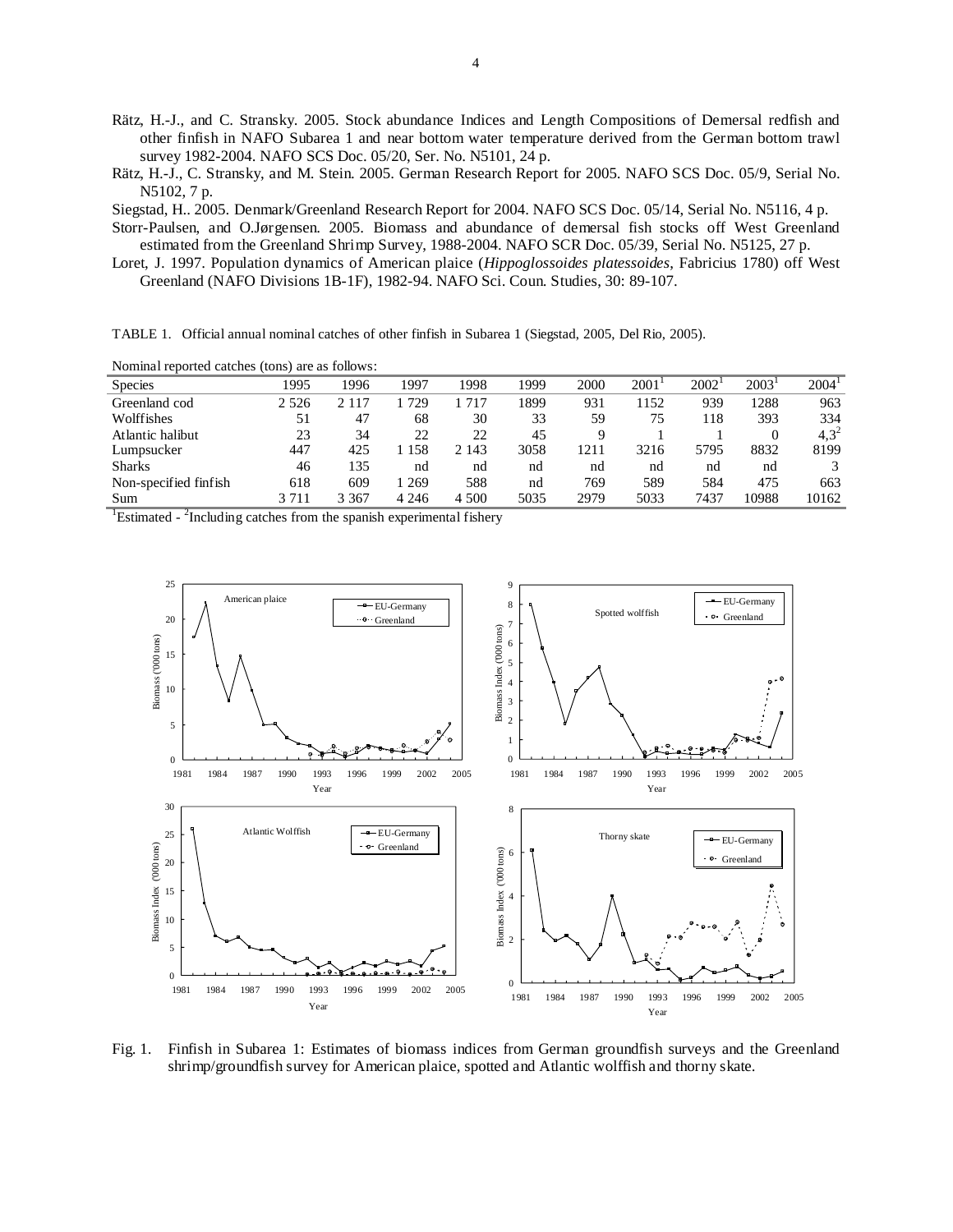

Fig. 2. American plaice Subarea 1. SSB and recruitment indices as derived from the German groundfish survey.



Fig. 3. American plaice Subarea 1. SSB-recruitment plot.